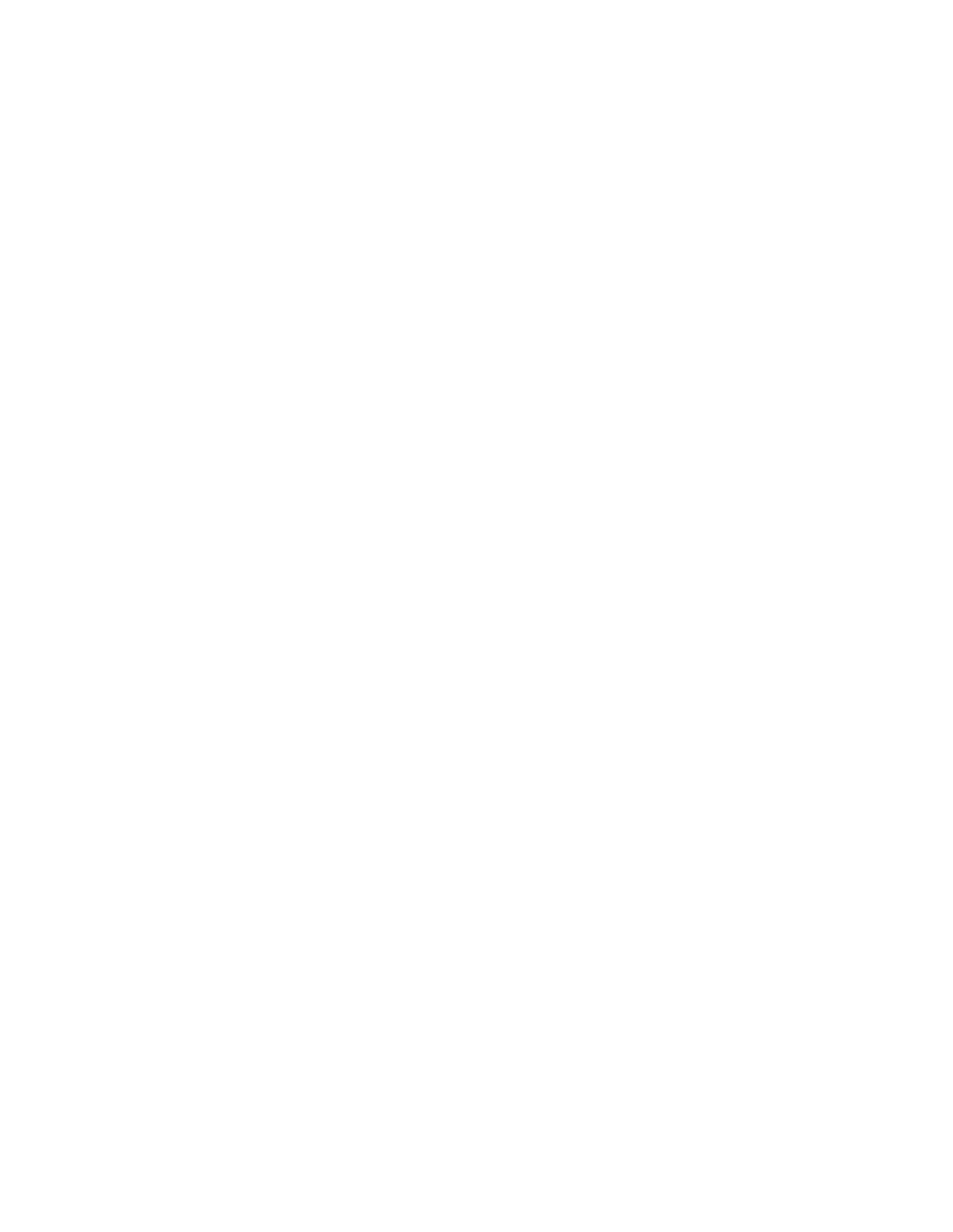## Nisga'a Hobiyee

The following information on Hobiyee is based on various sources:

Sim'oogit Minee'eskw, (the late) Rod Robinson's recollections as shared by Sim'oogit  $\dot{W}$ ii-Gadim  $X$ sgaak, (the late) Eli Gosnell. This information was verified by the daughter of (late) Eli Gosnell, Sigidim Hanak', Hgluwilksihlgum Hlbin, Emma Nyce.

Incorporated as well, are other parts of the Hoobiyee information as shared by Hlayim Wil, Chester Moore; and information heard by Sim'oogit K'eexkw, Herbert Morven from Sim'oogit Hleek, Dr. Joseph Gosnell and confirmed by Sim'oogit Gakw'ihlheen, Hubert Doolan.

The month of BUXW-LAKS (February) is the beginning of the Nisga'a New Year.

This used to be the coldest part of the year in K'alii-Aksim Lisims – the Nass Valley.

The extreme cold weather makes the needles on the boughs of trees brittle, and is easily blown off and scattered about by gusts of wind, part of Nature's way of preparing the trees for the coming spring. This is the reason for our name for the month of February, Buxw-la<u>k</u>s.<sup>1</sup>

Also in this time of freezing weather – when the snow tops on the ground were hardened by the cold – the food gatherers … the hunters – stored away their snowshoes after repairing them for the next winter season.

 $\overline{a}$ 

<sup>1</sup> Buxw means "to blow away from, on, at (something/somebody); to be blown away or about (e.g., by the wind);

laks are the "needles" of coniferous (cone-bearing) trees like pine or spruce trees.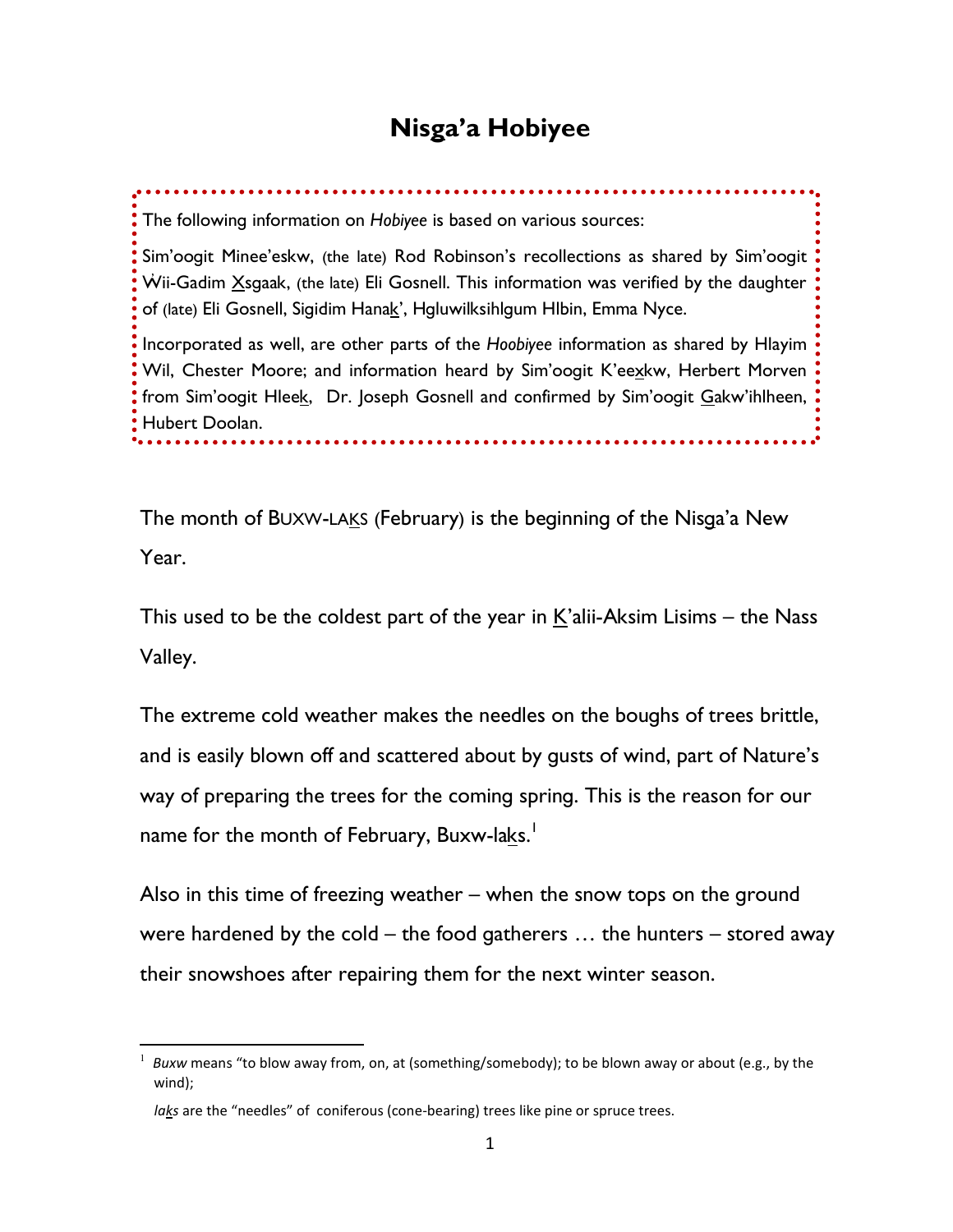The Simgigat – Nisga'a Chieftains – in past centuries studied the celestial heavens. They were knowledgeable in the behaviors of the stars in proximity to the moon which forecasted the weather patterns. They studied astrology not from text books but by years of observing the heavens.

These were the Simgigat whose responsibility it was to properly manage the resources on their lands in order to sustain Nisga'a existence. A Sim'oogit adept in management practices was also able to meet the required form of Nisga'a payment for receiving specialized instruction in the Halayt discipline.

The Halayt is often referred to as a spiritual leader, medicine man or doctor—the Swaîiskw, or Swaîisgwit; some were also described as "having the ability to forecast the weather" hence astronomers and astrologists, the Guxw-Hloksit.

The Simgigat who could afford to, undertook the higher/or highest levels of spiritual-scholarly training – the Halayt attainment, the PhDs by Nisga'a standards.

The halayt initiates specialized in different areas of enlightenment as gifted to them by the Great Spirit. As in all cultures, the "spiritual" component of our lives has always been an integral aspect in all areas of learning and enlightenment for the Nisga'a.

The Halayt-Simgigat studied the Buxw-laks moon, the moon of February, and they made note of the different shapes leading up to the full moon. Over time,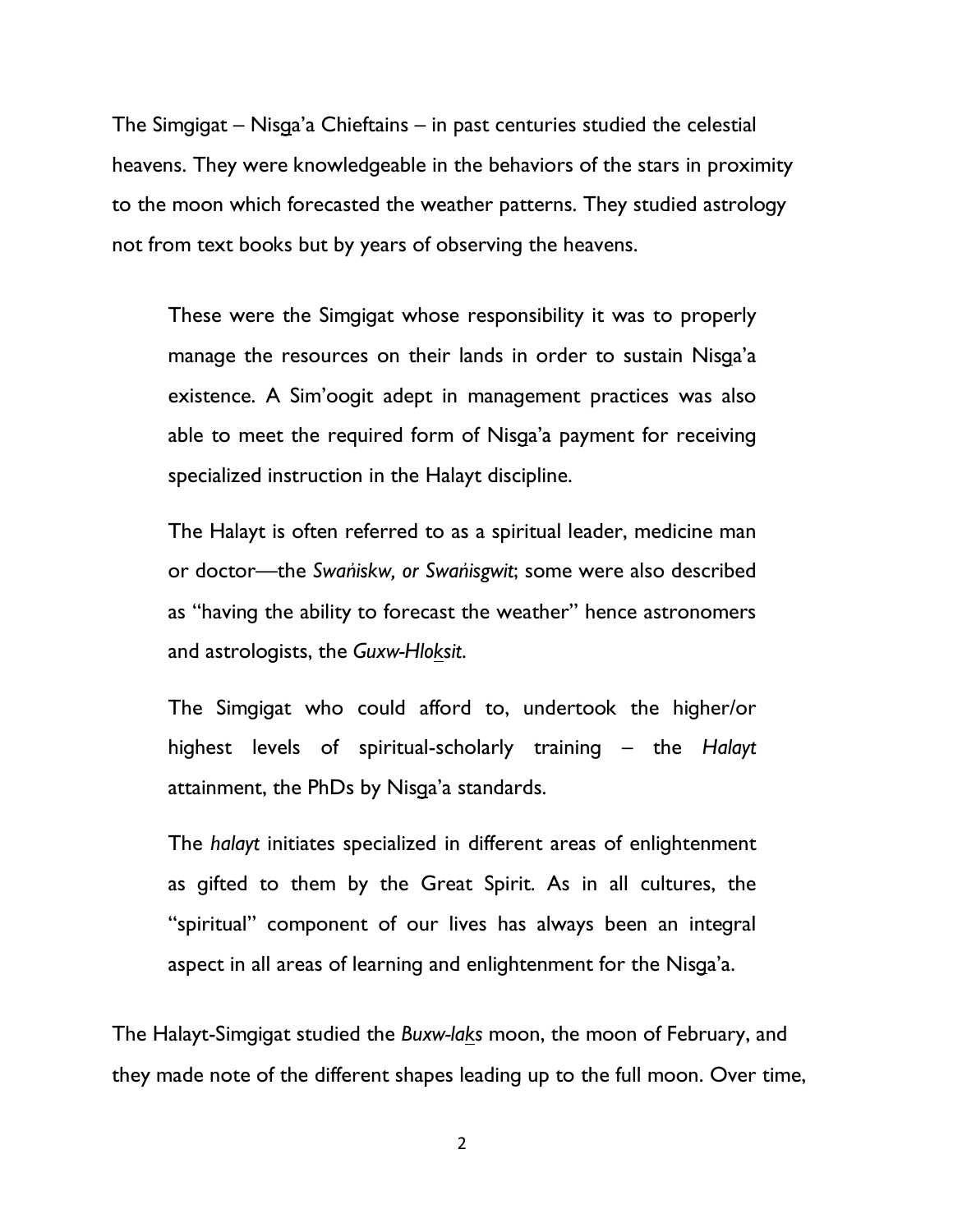they observed that whenever the first crescent moon (thin-shaped) is in the shape of the Hoobix – the bowl of the Nisga'a wooden spoon with the ends pointing upward, this meant abundant resources in the harvesting seasons to follow in K'alii-Aksim Lisims (the Nass Valley). The oolichans would be plentiful, the salmon … berries … and various other resources important to the Nisga'a; all in all, a bountiful year predicted.

The oolichan, Saak, was the first food resource to arrive just at the time when winter supplies were near depletion. For this reason, the arrival of the Saak is of great significance in the Nisga'a way of life, and is also the reason Saak has always been referred to by the elders as "saviour" fish, halimootkw.

And so the Nisga'a say, "Hoobiyee means, the spoon is full."

Another explanation adds that when the crescent moon is in the shape of a hoobix and it appears as if "a star is sitting in the centre of the crescent moon, ii luu-t'aahl bilist ahl ts'im hoobix," is a sign of abundance in Nisga'a culture. $2$ 

Hlayim Wil adds that the thin crescent moon is visible at nightfall . . . before it

 $\overline{a}$ 

 $^{2}$  Different positions of the stars around the moon also forecasts deaths and births, they say.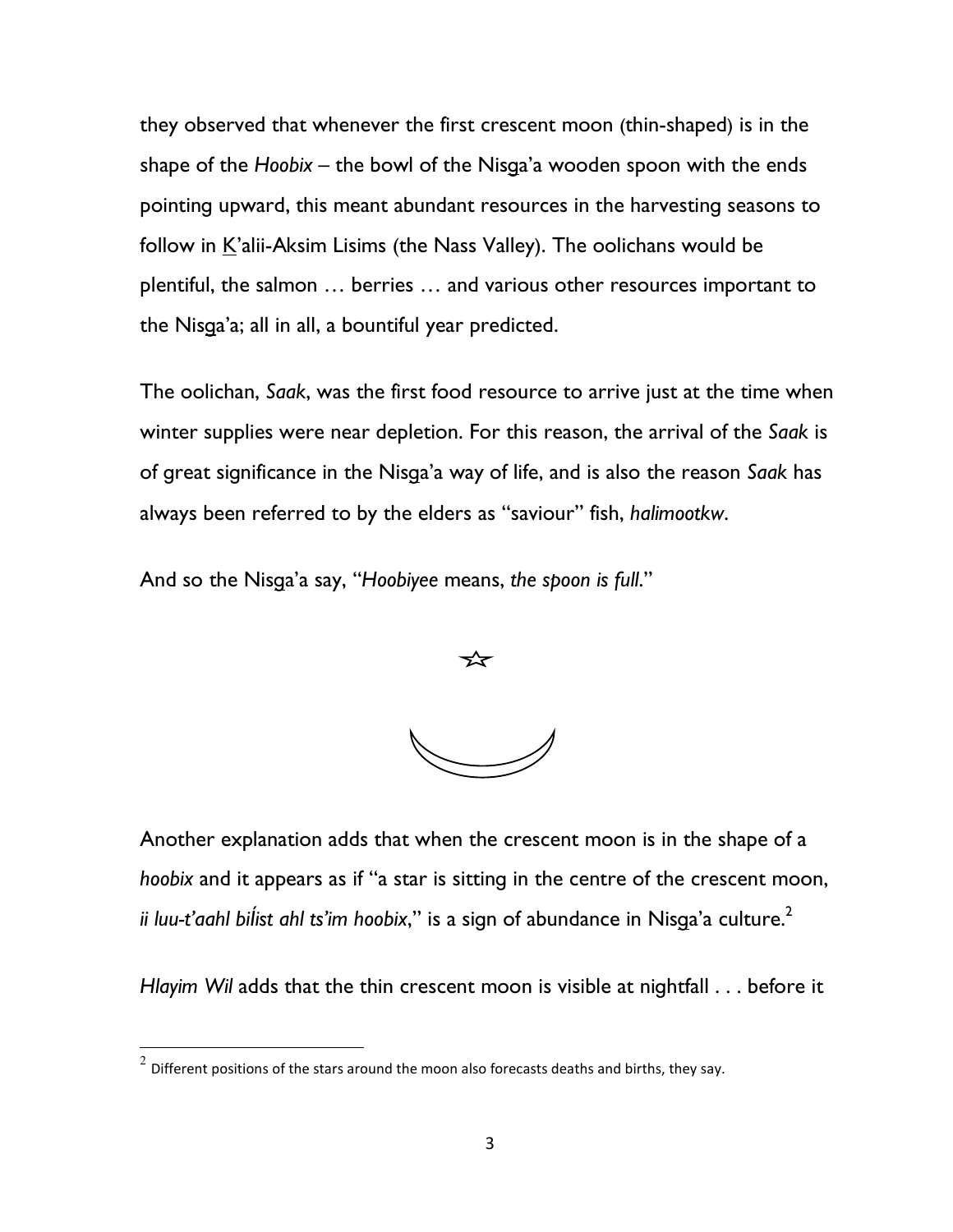descends behind the mountain. In his time, the grandfathers kept watch of the February moon.

Just as soon as the Hobiyee moon was sighted, the grandfathers would immediately throw their arms up into the shape of the "hobiyee moon" and run out into the village hollering, "Hobiyee! Hobiyee!" And always, the children would be right behind, copying the grandfathers.

Hlayim Wil witnessed this in the village of Gitwinksihlkw around 1940, when suddenly a loud voice would be heard outside, hollering, and immediately, the entire village was in motion. A senior member in the Wilp of Baxk'ap had sighted the Hobiyee moon and consequently carried out the traditional act of informing the villagers.

Hobiyee is derived from the phrase, "Hoobixis hee!<sup>3</sup> / meaning that, "It is in the shape of the hoobix, guys!"

As stated, hoobix is referring to the bowl of the spoon—which indicates that "the bowl of K'alii-Aksim Lisims is full." And that the moon of Hobiyee—when it appears, signifies a good season for oolichan harvesting, including in the seasons to follow with abundant riches to be obtained from our lands and rivers—was indeed, cause for great celebration.

Before he passed on, Sim'oogit Gitxhun, Paul Clayton, shared that

 $\overline{a}$ 

 $3$  "hee, or hoo," is an expression uttered only by the male-folk, to another male-person. For example, when one greets another male person, you hear, "Ńit hee!"… "Oo, nda wilaa wilinis, hoo?!/Oh, why did you do that?!"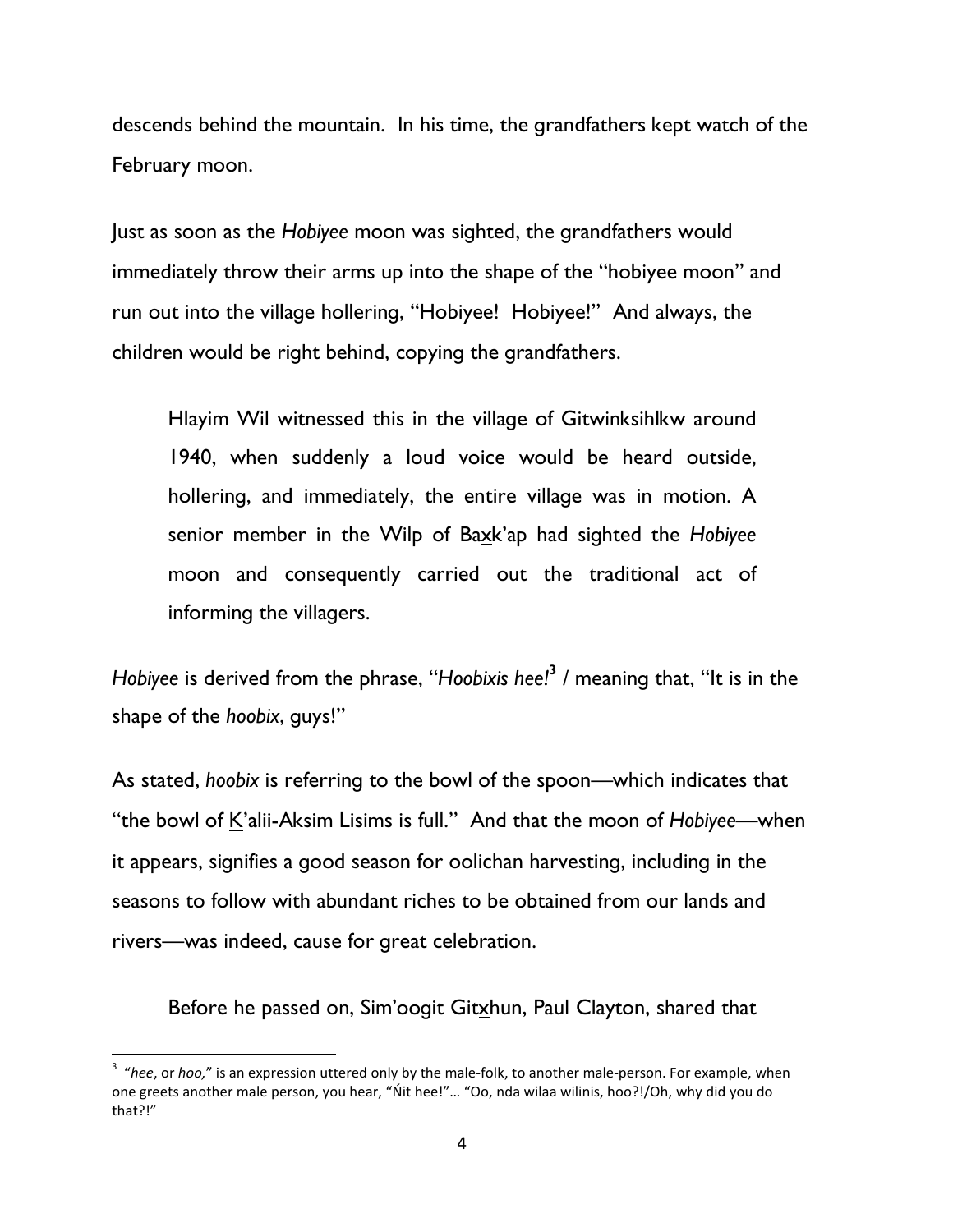the Nisga'a had a ceremony for the first feed of oolichan. He could not remember the song, only that it was called "Limx Wi'idim Saak / song for roasting (the first feed of) oolichans." The performer donned special ceremonial gear—in particular, special coverings for his arms; he danced, and he sang as he roasted the first feed of oolichan over the open fire.

We also have a special story about the Simgigadim Saak/the Oolichan Chieftains which is part of the Txeemsim Adaawak, and also, an account of how the oolichan and spring salmon taunted each other as they passed each other in  $K$ 'alii-Aksim Lisims  $\dots$  a brief but interesting story illustrating our belief in being one with nature….

As time goes on in the annual celebration of Hobiyee, memories will be prompted, and more information added to the adaawak of Hobiyee.

Finally, it is also to be noted that the thin crescent moon positioned somewhat side-ways, with "no star" sitting in it, indicates a poor year in resource harvesting for the Nisga'a, such as we had in 2006.

Amaa Sii K'uuhl As Nisim!

May "you all" have a prosperous New Year

In the Spirit of Sayt-K'ilim-Goot  $\leftrightarrow$  One Heart ... One Path ... One Nation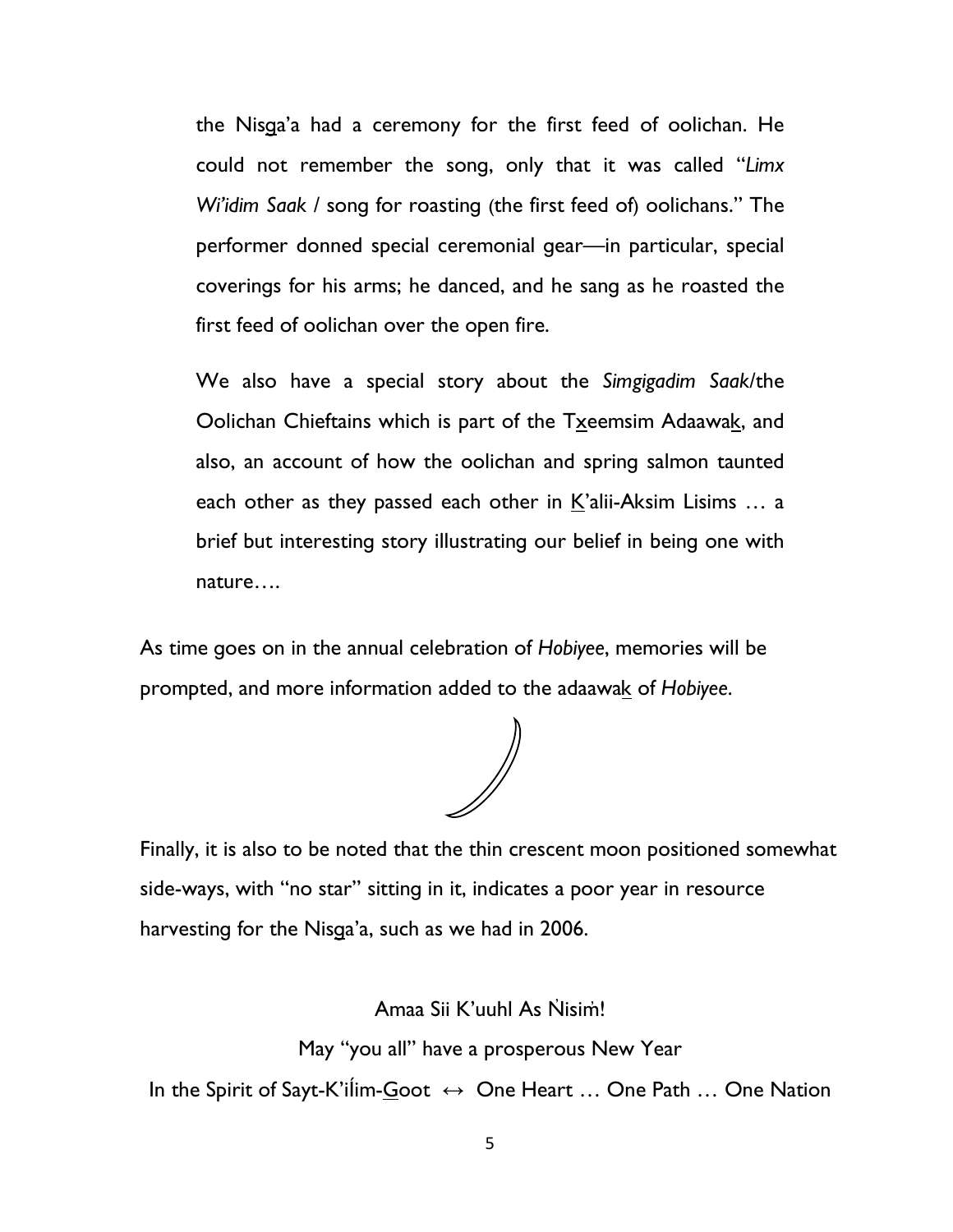### Limx Hobiyee

Hobiyee is about the point in time when the gal-ha'in<u>k</u> /cedar bentwood boxes of the Nisga'a are near empty of their winter preserves, and they have begun to ration the last of their provisions. The Nisga'a are hoping and praying for a bountiful season of oolichans . . . and a fruitful year.

The following composed song starts with Nisga'a holding up their hands in prayer to <u>K</u>'am Ligii Hahlhaahl (/or <u>K</u>'am Ligii Ahl Ha), our God, praying for the "Hobiyee" moon.

The dance groups start the song by chanting the following verses in prayer … chanted twice over:

| Hobiyee-ee | Hee Hee-Hee |
|------------|-------------|
| Hobiyee-ii | Hee Hee-Hee |
| Hobiyee-ee | Hee Hee-Hee |
| Hobiyee-ii | Hee Hee-Hee |
|            |             |
| Hobiyee-ee | Hee Hee-Hee |
| Hobiyee-ii | Hee Hee-Hee |
| Hobiyee-ee | Hee Hee-Hee |

The Director then yells out,

Hlaa ksi-gwantkwhl hloksis, hoo-oo!

And everyone yells: Hobiyee! Hobiyee!

The Director yells again: Hlaa ks**i-gwantkwhl hlo<u>k</u>sis, hoo-oo!**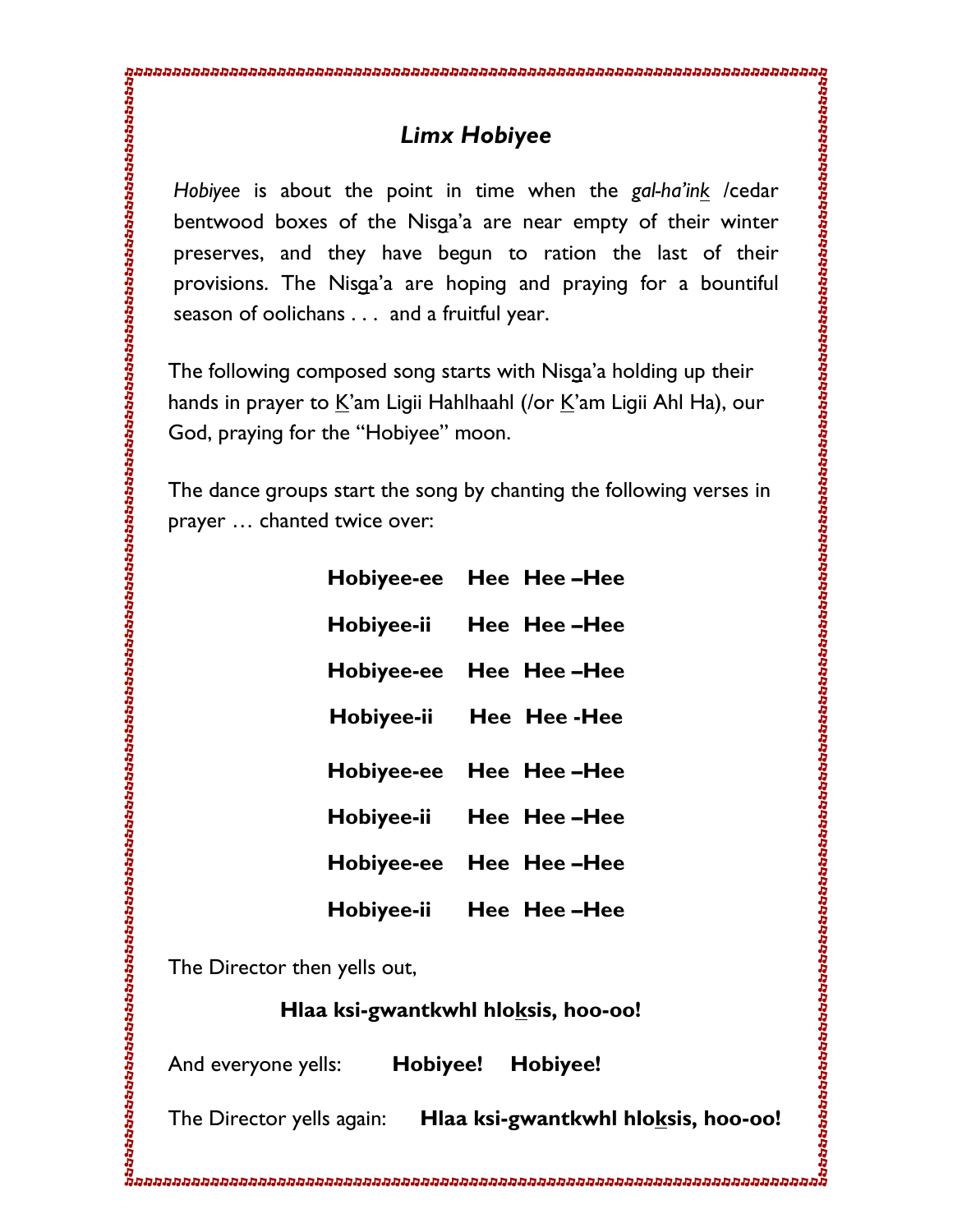The drumming and dancing begins, with everyone singing in celebration:

| <b>Hobiyee Hee-Hee</b> | <b>Hobiyee Hee-Hee</b> |
|------------------------|------------------------|
| <b>Hobiyee Hee-Hee</b> | <b>Hobiyee Hee-Hee</b> |
| <b>Hobiyee Hee-Hee</b> | <b>Hobiyee Hee-Hee</b> |
| <b>Hobiyee Hee-Hee</b> | <b>Hobiyee Hee-Hee</b> |

The above is sung to a dancing tune as many times over as desired when rejoicing a bountiful season of the Saak /Oolichan.

In the spirit of Sayt-K'ilim-<u>G</u>oot, this song was composed in 1990 by Hlayim Wil, Chester Moore, for the Nisga'a Nation, to be used in Hobiyee celebrations, he said.

T'ooyaksim niin, Sim'oogit.

Huxwdii t'ooya<u>k</u>simhl hlagats'uusim t an agwii-yeet'inhl ganwil<u>x</u>o'oskw tguna ahl hli ga-hlgiṁ.

Si'aamhl Wilsim!